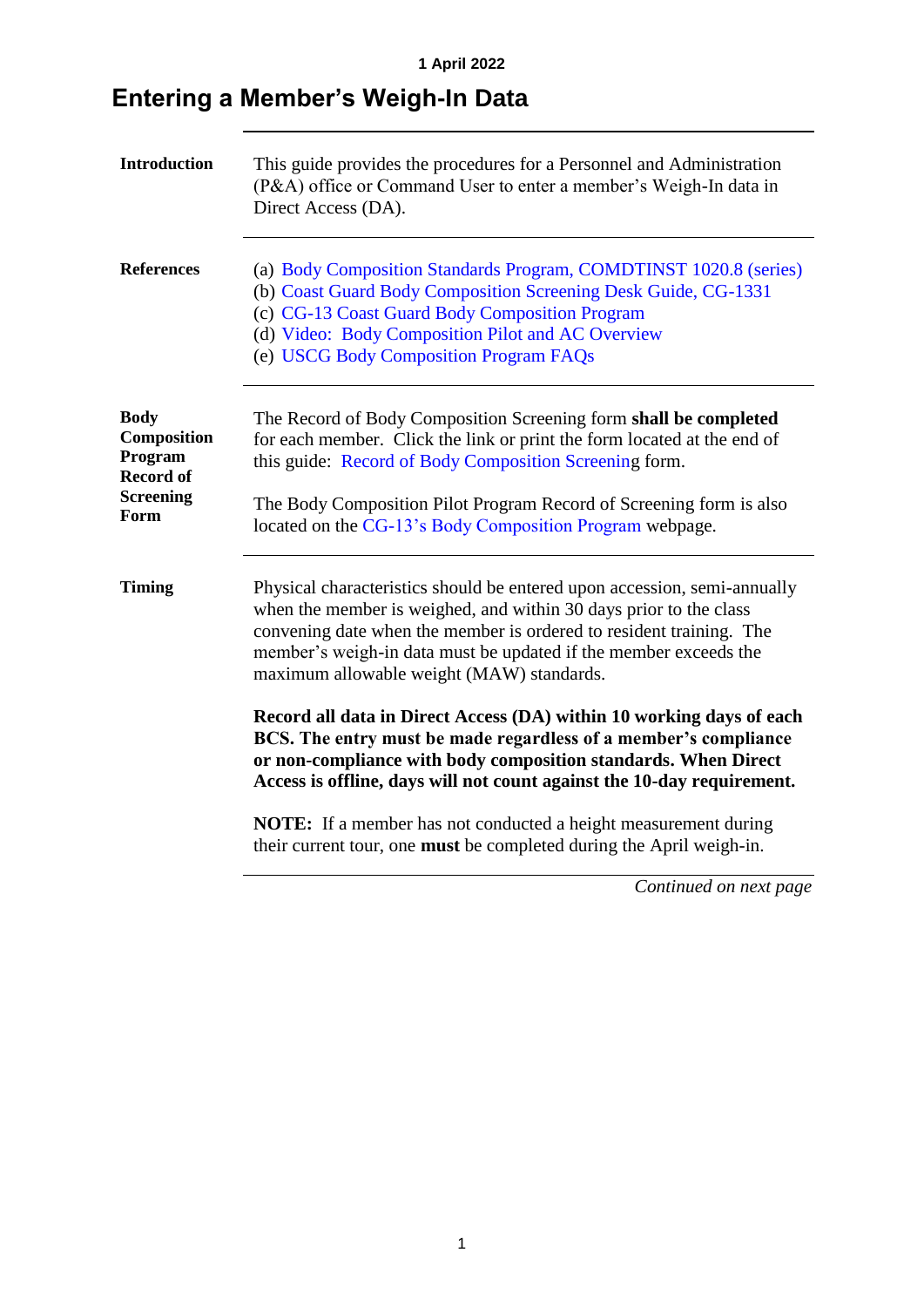## **Entering a Member's Weigh-In Data, Continued**



| <b>Step</b>    | <b>Action</b>                                                                                                 |
|----------------|---------------------------------------------------------------------------------------------------------------|
| 1              | Select Person Profiles from the Core HR pagelet.                                                              |
|                | <b>Core HR</b><br>e<br>券工                                                                                     |
|                | Job Data<br><b>Person Profiles</b>                                                                            |
|                | <b>Emergency Contact</b><br>PHS Member Info Report                                                            |
|                | Personal Data<br><b>Statement of Creditable Svc</b>                                                           |
|                | <b>Identification Data</b><br><b>Disciplinary Actions</b>                                                     |
|                | <b>Disciplinary Action Report</b>                                                                             |
|                |                                                                                                               |
| $\overline{2}$ | Enter the member's <b>Empl ID</b> and click <b>Search</b> . The Correct History box is<br>checked by default. |
|                | <b>Person Profiles</b>                                                                                        |
|                | Enter any information you have and click Search. Leave fields blank for a list of all values.                 |
|                |                                                                                                               |
|                | Find an Existing Value                                                                                        |
|                | ▼ Search Criteria                                                                                             |
|                | begins with $\overline{\smile}$<br>1234567<br>Q<br>Empl ID                                                    |
|                | Q<br>begins with<br>Profile Type                                                                              |
|                | begins with $\overline{\mathsf{v}}$<br>Name                                                                   |
|                | Last Name<br>begins with $\overline{\smile}$                                                                  |
|                | Alternate Character Name<br>begins with $\overline{\smile}$                                                   |
|                | □ Include History ■ Correct History □ Case Sensitive                                                          |
|                | Basic Search & Save Search Criteria<br>Clear<br>Search                                                        |
|                |                                                                                                               |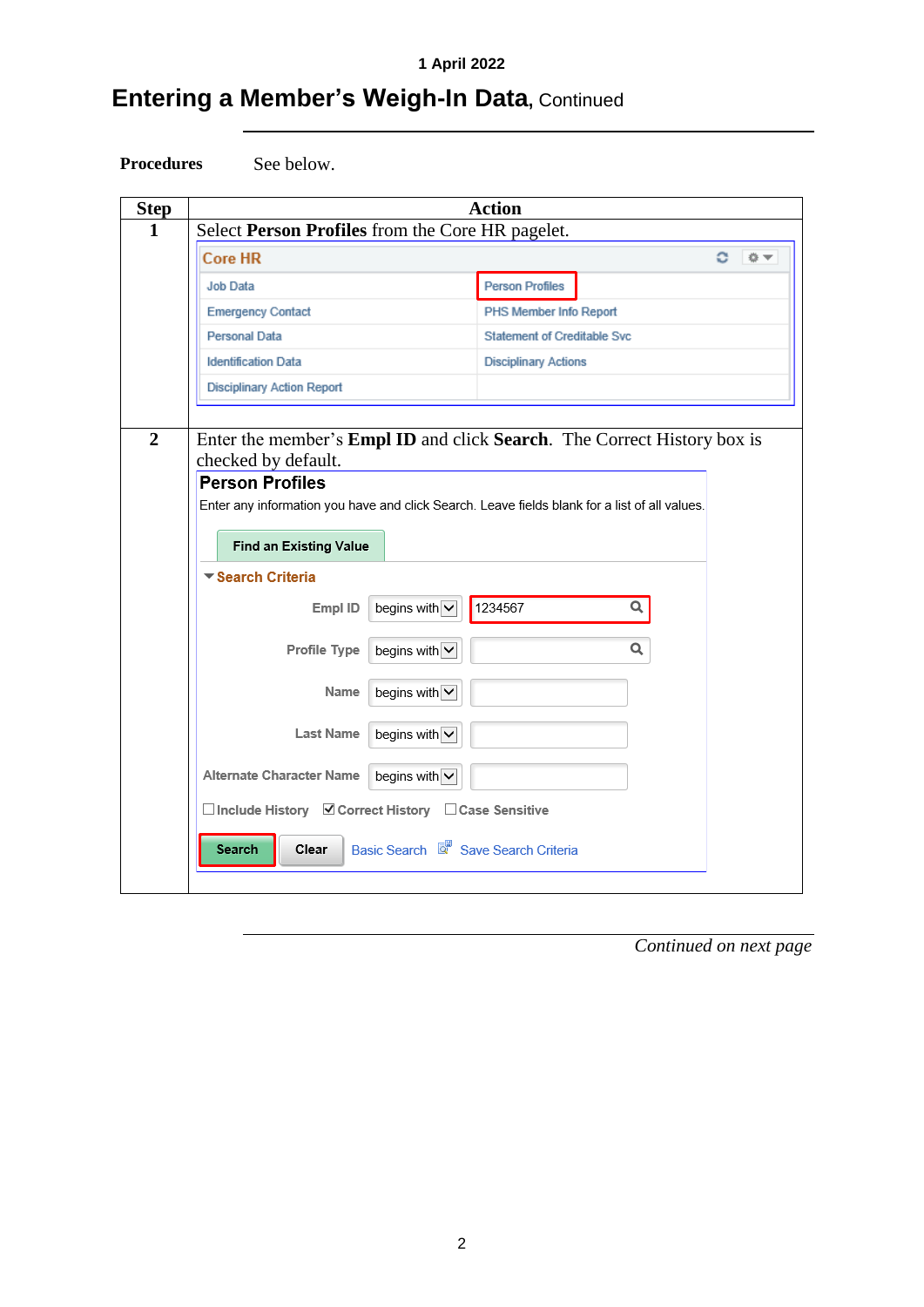## **Entering a Member's Weigh-In Data, Continued**

#### **Procedures**,

continued

| <b>Step</b> |                               |                                                              |                                   |                                                                      | <b>Action</b>                                                                               |                                                                         |                 |             |
|-------------|-------------------------------|--------------------------------------------------------------|-----------------------------------|----------------------------------------------------------------------|---------------------------------------------------------------------------------------------|-------------------------------------------------------------------------|-----------------|-------------|
| 3           |                               |                                                              |                                   |                                                                      |                                                                                             | The member's Person Profile page will display. Select the Mobility tab. |                 |             |
|             | <b>Person Profile</b>         |                                                              |                                   |                                                                      | <b>Bruce Banner</b>                                                                         |                                                                         |                 |             |
|             |                               |                                                              | Empl ID 1234567                   |                                                                      |                                                                                             |                                                                         |                 |             |
|             |                               |                                                              | Profile Type<br>*Profile Status   | PERSON                                                               | Person                                                                                      |                                                                         |                 |             |
|             |                               |                                                              |                                   | Active<br>$\blacktriangledown$                                       |                                                                                             |                                                                         |                 |             |
|             |                               |                                                              | *Description                      | <b>Bruce Banner</b>                                                  | ×                                                                                           |                                                                         |                 |             |
|             | <b></b> Print © Comments      |                                                              |                                   |                                                                      | <b>Profile Actions</b>                                                                      | [Select Action]                                                         | $\checkmark$    | $\circledR$ |
|             |                               | Competencies                                                 | Qualifications                    | Education                                                            | Mobility<br>Waivers                                                                         | CAN                                                                     |                 |             |
|             | <b>Competencies</b><br>霉<br>Q |                                                              |                                   |                                                                      |                                                                                             | 1-4 of $4\sqrt{ }$<br>K                                                 | $\mathbb{R}$    | View All    |
|             | ID                            | Competency                                                   |                                   | *Effective Date                                                      | <b>Evaluation Type</b>                                                                      | Proficiency                                                             | View<br>History |             |
|             | EPMEE7                        |                                                              | <b>EPME E7 ERATS</b>              | 01/16/2020                                                           | Approved/Official                                                                           | Good                                                                    | r               | 俞           |
|             | PAO                           |                                                              | <b>Payment Approving Official</b> | 04/07/2015                                                           | Approved/Official                                                                           | Good                                                                    |                 | fi          |
|             | <b>YNC</b>                    | <b>YNC ERATS</b>                                             |                                   | 01/10/2020                                                           | Approved/Official                                                                           | Good                                                                    | P.              | î           |
|             | YNL <sub>1</sub>              |                                                              | <b>Legal Techician</b>            | 08/19/2011                                                           | Approved/Official                                                                           | Good                                                                    |                 | 俞           |
|             | ÷<br>▼                        | <b>Add New Competencies</b><br><b>Officer Specialty Code</b> |                                   |                                                                      | There are currently no Officer Specialty Code for this profile. Please add one if required. |                                                                         |                 |             |
|             |                               | ▼ Profile Content                                            |                                   |                                                                      |                                                                                             |                                                                         |                 |             |
|             |                               |                                                              |                                   | There are currently no for this profile. Please add one if required. |                                                                                             |                                                                         |                 |             |
|             | <b>Add New</b>                |                                                              |                                   |                                                                      |                                                                                             |                                                                         |                 |             |
|             | Save                          |                                                              |                                   |                                                                      |                                                                                             |                                                                         |                 |             |
|             |                               |                                                              |                                   |                                                                      |                                                                                             |                                                                         |                 |             |
|             | <b>Return to Search</b>       |                                                              |                                   |                                                                      |                                                                                             |                                                                         |                 |             |
|             |                               |                                                              |                                   |                                                                      |                                                                                             |                                                                         |                 |             |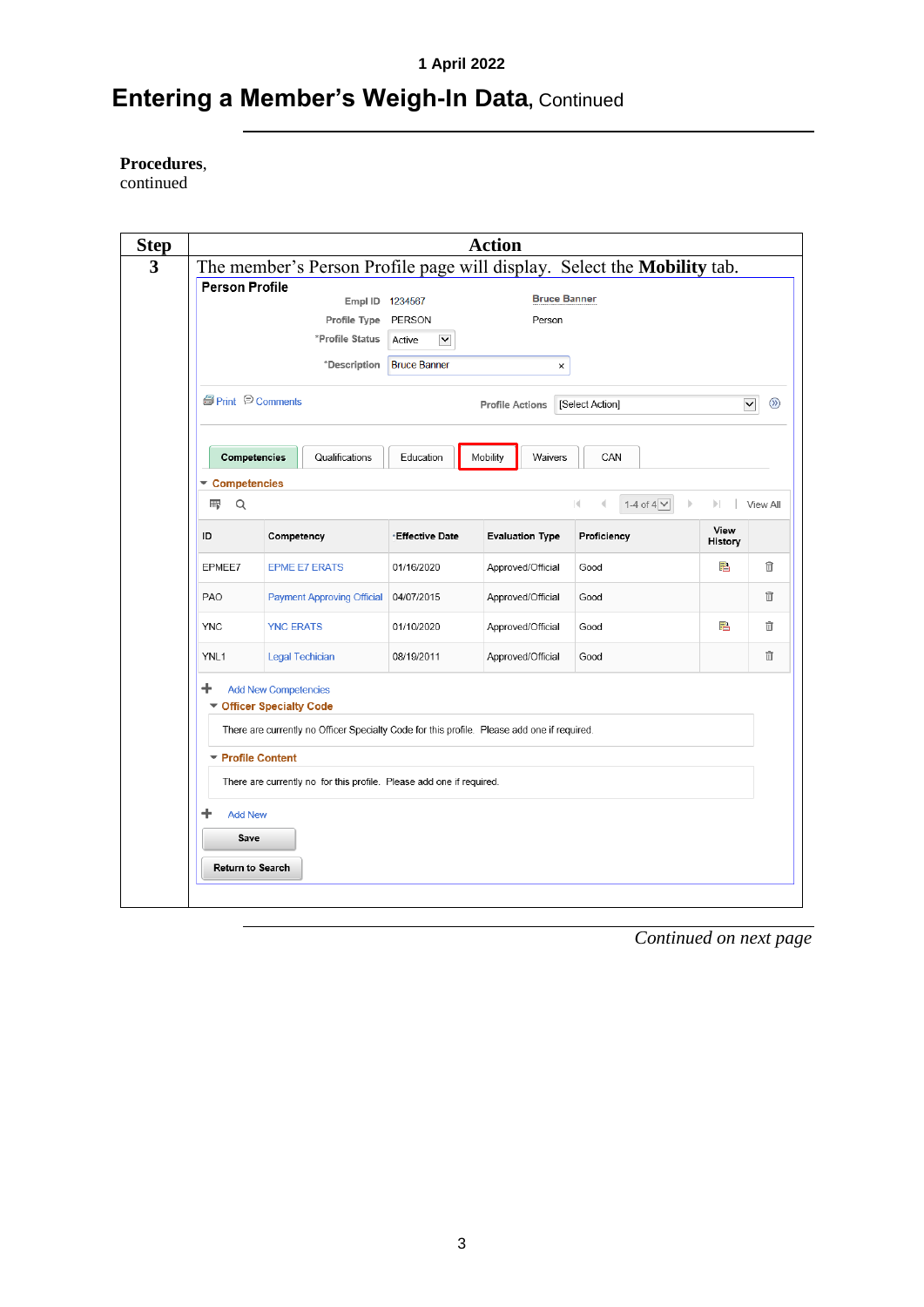## **Entering a Member's Weigh-In Data, Continued**

**Procedures**,

continued

| <b>Step</b> |                           |                                                                                                                           | <b>Action</b>                  |                                 |                       |                             |
|-------------|---------------------------|---------------------------------------------------------------------------------------------------------------------------|--------------------------------|---------------------------------|-----------------------|-----------------------------|
| 4           |                           | The Mobility tab will display. There are two ways to enter a member's weigh-                                              |                                |                                 |                       |                             |
|             | in data:                  |                                                                                                                           |                                |                                 |                       |                             |
|             |                           |                                                                                                                           |                                |                                 |                       |                             |
|             |                           | 1) Select Member Weigh-In Data and continue with Step 5, or<br>2) Select Add New Weigh-In Information and skip to Step 7. |                                |                                 |                       |                             |
|             | <b>Person Profile</b>     |                                                                                                                           |                                |                                 |                       |                             |
|             |                           | Empl ID 1234567                                                                                                           |                                | <b>Bruce Banner</b>             |                       |                             |
|             |                           | Profile Type PERSON                                                                                                       |                                | Person                          |                       |                             |
|             |                           | *Profile Status                                                                                                           | $\blacktriangledown$<br>Active |                                 |                       |                             |
|             |                           | *Description                                                                                                              | <b>Bruce Banner</b>            | ×                               |                       |                             |
|             |                           |                                                                                                                           |                                |                                 |                       |                             |
|             | <b>图 Print D</b> Comments |                                                                                                                           | <b>Profile Actions</b>         | [Select Action]                 |                       | $\circledR$<br>$\checkmark$ |
|             |                           |                                                                                                                           |                                |                                 |                       |                             |
|             | Competencies              | Qualifications                                                                                                            | Education                      | <b>Mobility</b><br>Waivers      | CAN                   |                             |
|             |                           | ▼ Physical Characteristics                                                                                                |                                |                                 |                       |                             |
|             | 霉<br>Q                    |                                                                                                                           |                                | м                               | 1-1 of $1$ $\vee$     | View All                    |
|             | ID                        | Content Item ID                                                                                                           | Eye Color                      | <b>Hair Color</b>               |                       |                             |
|             | PHYSCHAR                  | <b>Physical Characteristics</b>                                                                                           | Brown                          | Brown                           |                       | ⋔                           |
|             |                           |                                                                                                                           |                                |                                 |                       |                             |
|             | ÷                         | <b>Add New Physical Characteristics</b>                                                                                   |                                |                                 |                       |                             |
|             | ▼ Weigh-In Information    |                                                                                                                           |                                |                                 | $\mathbb{R}^n$        |                             |
|             | 霉<br>Q                    |                                                                                                                           |                                | $\mathbb{R}$<br>$\triangleleft$ | 1-1 of $1$ $\sqrt{ }$ | View All                    |
|             | ID                        | <b>Content Item ID</b>                                                                                                    |                                |                                 | <b>View History</b>   |                             |
|             | <b>WEIGHIN</b>            | Member Weigh-In Data                                                                                                      |                                |                                 | 晶                     | 俞                           |
|             |                           | <b>Add New Weigh-In Information</b>                                                                                       |                                |                                 |                       |                             |
|             | Save                      |                                                                                                                           |                                |                                 |                       |                             |
|             |                           |                                                                                                                           |                                |                                 |                       |                             |
|             | <b>Return to Search</b>   |                                                                                                                           |                                |                                 |                       |                             |
|             |                           |                                                                                                                           |                                |                                 |                       |                             |
|             |                           |                                                                                                                           |                                |                                 |                       |                             |

*Continued on next page*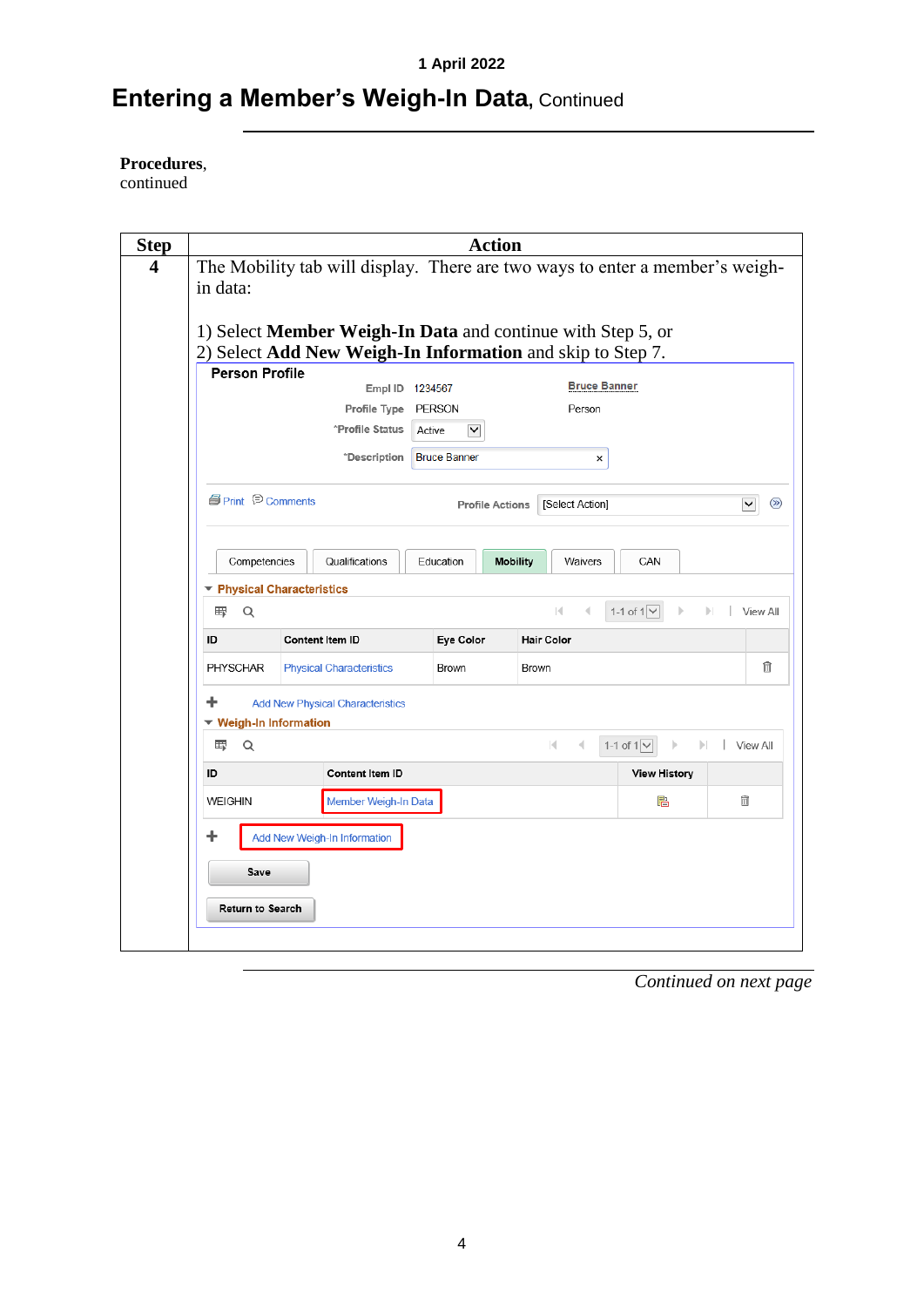## **Entering a Member's Weigh-In Data, Continued**

#### **Procedures**,

continued

|                | display. Click the $(+)$ button to add a new row. |                          |                            |                      |    |
|----------------|---------------------------------------------------|--------------------------|----------------------------|----------------------|----|
| <b>Details</b> |                                                   |                          | Q<br>$\mathbb{R}$          | 1 of 10 $\vee$       | ÞI |
|                | *Weigh-In Date                                    | 10/24/2019               | 曲                          |                      |    |
|                | Content Item ID                                   | WEIGHIN                  |                            | Member Weigh-In Data |    |
|                | *Eff Status                                       | Active                   | $\checkmark$               |                      |    |
|                | Weigh-In Reason                                   |                          | Q                          |                      |    |
|                | Weigh-In Status                                   |                          | Q                          |                      |    |
|                | Height in Inches                                  |                          | 64                         |                      |    |
|                | Max Allowable Weight                              |                          | 160.00                     |                      |    |
|                | <b>Neck Size in Inches</b>                        | 13.5                     | Q                          | 13.5                 |    |
|                | Body Fat %                                        |                          | 42                         |                      |    |
|                | Waist Size in Inches                              | 34                       | Q                          | 34                   |    |
|                | Hip Size Inches (Women only)                      | 45                       | Q                          | 45                   |    |
|                | <b>Circumference Value</b>                        | 65.5                     | Q                          |                      |    |
|                | <b>AC Value</b>                                   |                          | Q                          |                      |    |
|                | Weight in Pounds                                  |                          | 182                        |                      |    |
|                | <b>Medical Screening</b>                          |                          | Q                          |                      |    |
|                | <b>Weight Over</b>                                |                          | 22.00                      |                      |    |
|                | <b>Physical Fitness Test</b>                      |                          | Q                          |                      |    |
|                | Max Allowable Body Fat %                          |                          | 34                         |                      |    |
|                | Abeyance                                          |                          | Q                          |                      |    |
|                |                                                   | $\Box$ Overweight?       |                            |                      |    |
|                | Compliant                                         |                          | Q                          |                      |    |
|                |                                                   | $\Box$ Height Retaken?   |                            |                      |    |
|                | Remarks                                           |                          | SA/N/N/35.5/Y/NA/NA/NA/Y/N |                      |    |
|                |                                                   | 228 characters remaining |                            |                      |    |
|                |                                                   |                          |                            |                      |    |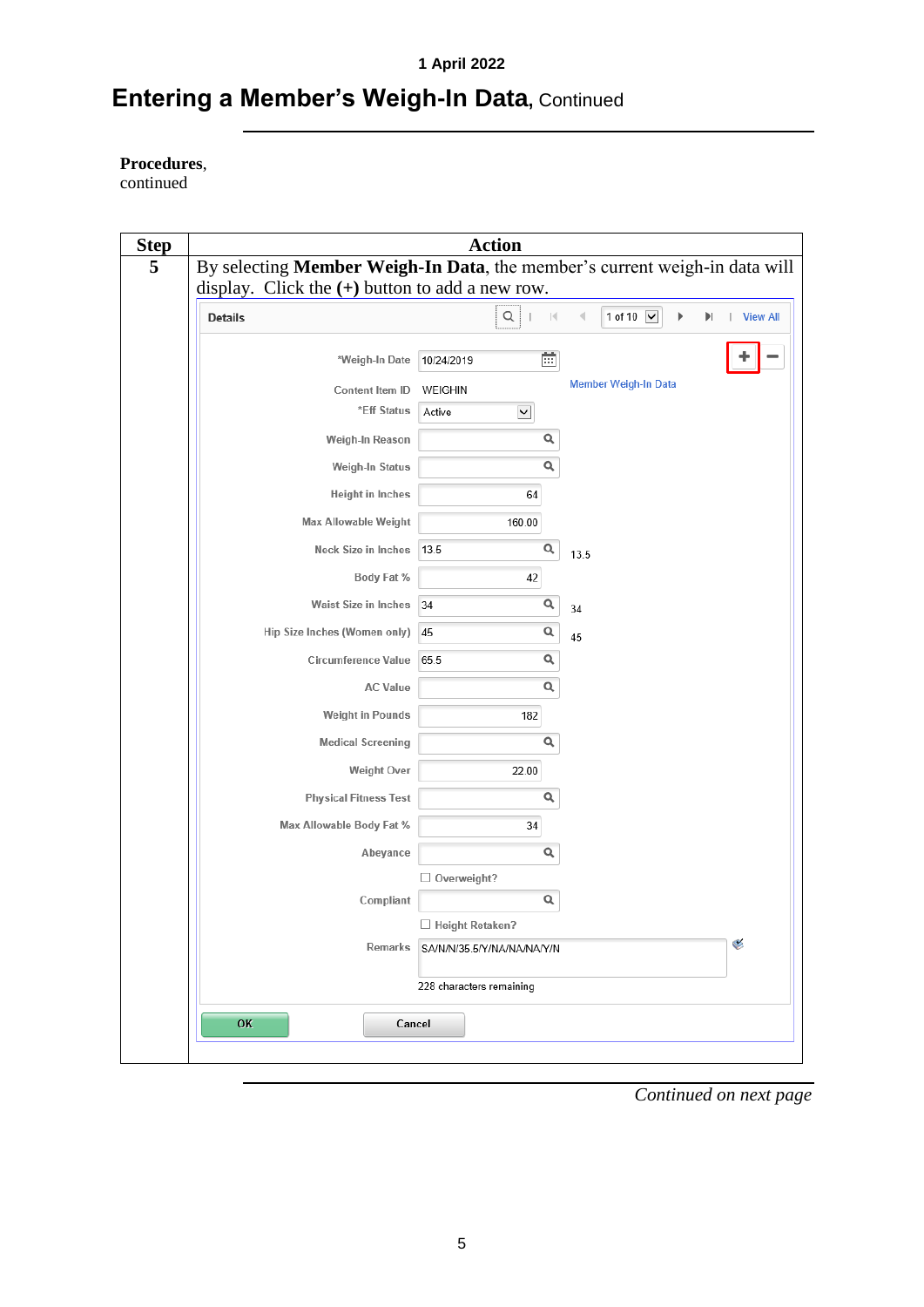## **Entering a Member's Weigh-In Data, Continued**

#### **Procedures**,

continued

| <b>Details</b>               | Q<br>$\mathbb{R}$              | 1 of 11 V<br>$\blacktriangleright$ l | <b>View All</b> |
|------------------------------|--------------------------------|--------------------------------------|-----------------|
| *Weigh-In Date               | 蘆<br>07/14/2020                |                                      |                 |
| Content Item ID              | WEIGHIN                        | Member Weigh-In Data                 |                 |
| *Eff Status                  | $\blacktriangledown$<br>Active |                                      |                 |
| Weigh-In Reason              | Q                              |                                      |                 |
| Weigh-In Status              | Q                              |                                      |                 |
| <b>Height in Inches</b>      | 64                             |                                      |                 |
| Max Allowable Weight         | 160.00                         |                                      |                 |
| <b>Neck Size in Inches</b>   | Q<br>13.5                      | 13.5                                 |                 |
| Body Fat %                   | 42                             |                                      |                 |
| <b>Waist Size in Inches</b>  | Q<br>34                        | 34                                   |                 |
| Hip Size Inches (Women only) | Q<br>45                        | 45                                   |                 |
| <b>Circumference Value</b>   | Q<br>65.5                      |                                      |                 |
| <b>AC Value</b>              | Q                              |                                      |                 |
| <b>Weight in Pounds</b>      | 182                            |                                      |                 |
| <b>Medical Screening</b>     | Q                              |                                      |                 |
| Weight Over                  | 22.00                          |                                      |                 |
| <b>Physical Fitness Test</b> | Q                              |                                      |                 |
| Max Allowable Body Fat %     | 34                             |                                      |                 |
| Abeyance                     | Q                              |                                      |                 |
|                              | $\Box$ Overweight?             |                                      |                 |
| Compliant                    | Q                              |                                      |                 |
|                              | □ Height Retaken?              |                                      |                 |
| <b>Remarks</b>               | SA/N/N/35.5/Y/NA/NA/NA/Y/N     |                                      | $\leq$          |
|                              | 228 characters remaining       |                                      |                 |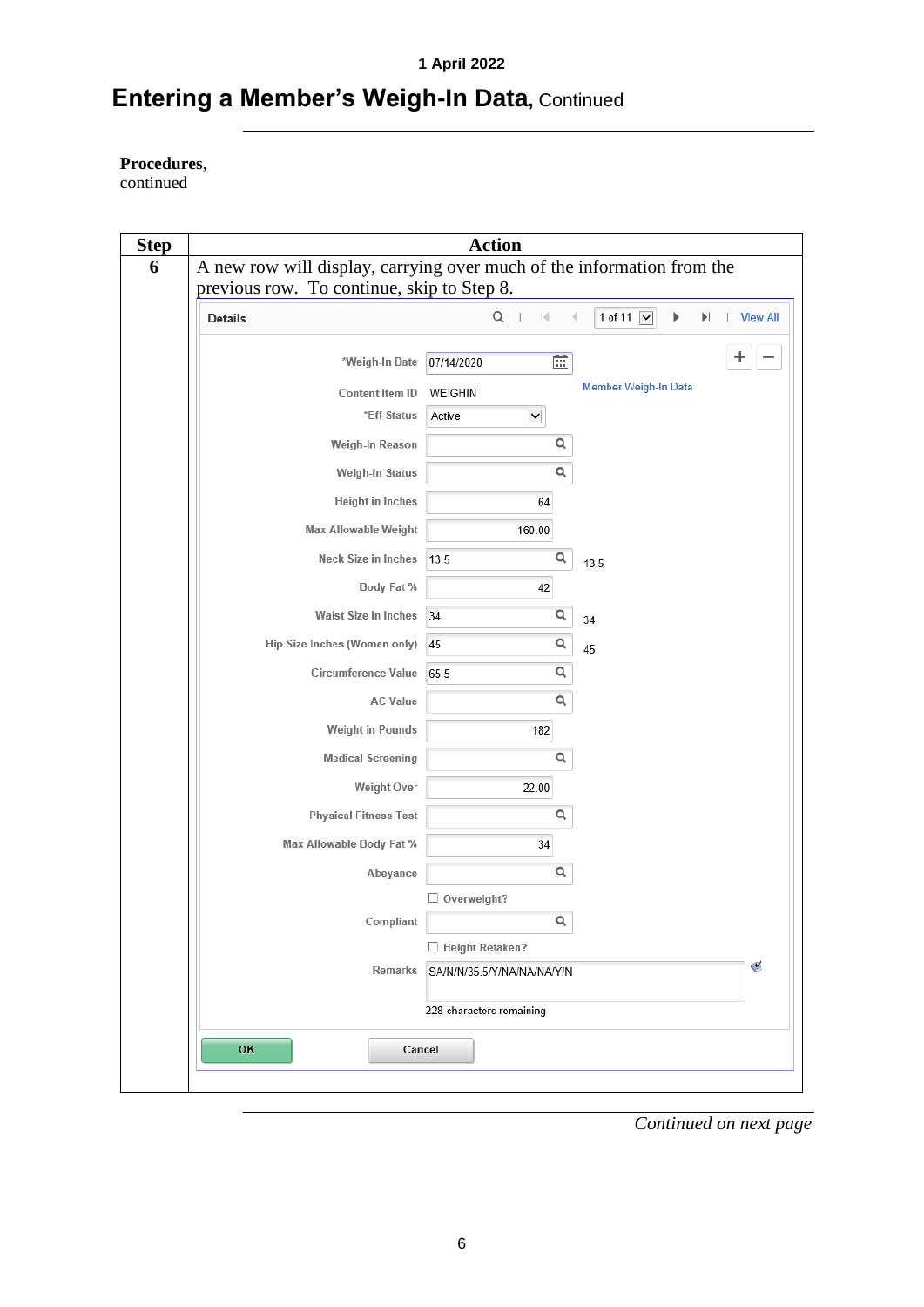## **Entering a Member's Weigh-In Data, Continued**

#### **Procedures**,

continued

| By selecting Add New Weigh-In Information, a new row is automatically<br>generated. Continue to Step 8. |                          |                       |                |                              |    |          |
|---------------------------------------------------------------------------------------------------------|--------------------------|-----------------------|----------------|------------------------------|----|----------|
| <b>Details</b>                                                                                          |                          | $\hbox{\large \it Q}$ | к              | 1 of $1$ $\vee$              | ÞI | View All |
| *Weigh-In Date                                                                                          | 07/14/2020               | 菌                     |                |                              |    | ٠        |
| *Content Item ID                                                                                        |                          | Q                     |                |                              |    |          |
| *Eff Status                                                                                             | Active                   | $\checkmark$          |                |                              |    |          |
| Weigh-In Reason                                                                                         |                          | Q                     |                |                              |    |          |
| Weigh-In Status                                                                                         |                          | Q                     |                |                              |    |          |
| Height in Inches                                                                                        |                          |                       |                |                              |    |          |
| <b>Max Allowable Weight</b>                                                                             |                          |                       |                |                              |    |          |
| Neck Size in Inches                                                                                     |                          | Q                     |                |                              |    |          |
| Body Fat %                                                                                              |                          |                       |                |                              |    |          |
| Waist Size in Inches                                                                                    |                          | Q                     |                |                              |    |          |
| Hip Size Inches (Women only)                                                                            |                          | Q                     |                |                              |    |          |
| <b>Circumference Value</b>                                                                              |                          | Q                     |                |                              |    |          |
| <b>AC Value</b>                                                                                         |                          | Q                     |                |                              |    |          |
| Weight in Pounds                                                                                        |                          |                       |                |                              |    |          |
| <b>Medical Screening</b>                                                                                | <b>NA</b>                | Q                     | Not Applicable |                              |    |          |
| <b>Weight Over</b>                                                                                      |                          |                       |                |                              |    |          |
| <b>Physical Fitness Test</b>                                                                            | <b>NA</b>                | Q                     | Not Applicable |                              |    |          |
| Max Allowable Body Fat %                                                                                |                          |                       |                |                              |    |          |
| Abeyance                                                                                                | <b>NA</b>                | Q                     | Not Applicable |                              |    |          |
|                                                                                                         | $\Box$ Overweight?       |                       |                |                              |    |          |
| Compliant                                                                                               | □ Height Retaken?        | Q                     |                |                              |    |          |
| Remarks                                                                                                 |                          |                       |                |                              |    | $\leq$   |
|                                                                                                         | 254 characters remaining |                       |                |                              |    |          |
|                                                                                                         |                          |                       |                |                              |    |          |
| OK<br>Cancel                                                                                            |                          |                       |                | <b>Apply and Add Another</b> |    |          |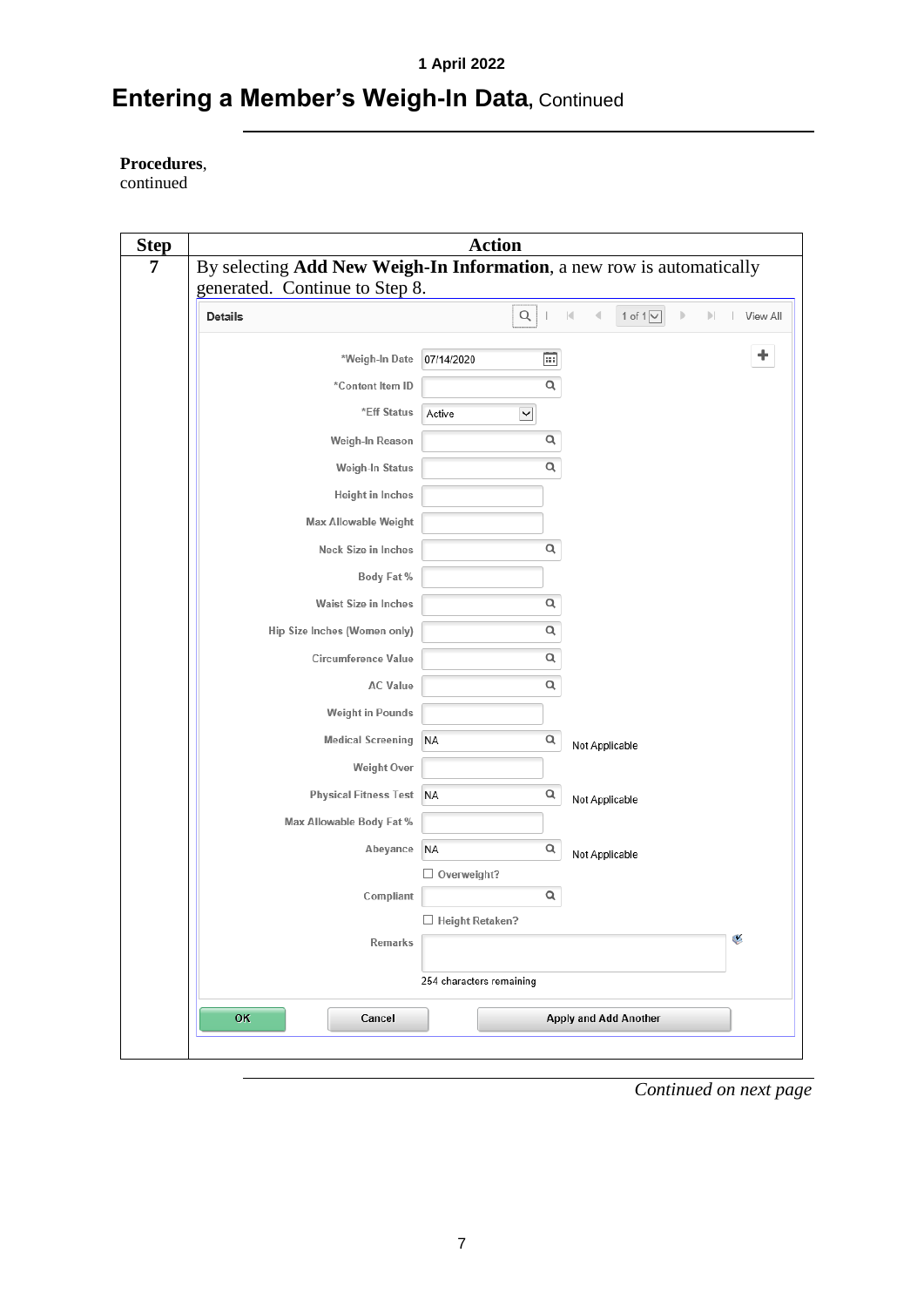## **Entering a Member's Weigh-In Data, Continued**

#### **Procedures**,

continued

| The Weigh-In Date will default to the current date. Update the Weigh-In Date | <b>Action</b>            |          |                   |                              |                |   |
|------------------------------------------------------------------------------|--------------------------|----------|-------------------|------------------------------|----------------|---|
| as appropriate. Using the Content Item ID lookup, select WEIGHIN and         |                          |          |                   |                              |                |   |
| ensure the Eff Status indicates Active.                                      |                          |          |                   |                              |                |   |
| <b>Details</b>                                                               | $\hbox{\large \it Q}$    |          | $\mathbb{R}$<br>∢ | 1 of $1$ $\vee$              | View All<br>Þ. |   |
| *Weigh-In Date                                                               | 04/30/2020               | 畐        |                   |                              |                | ٠ |
| *Content Item ID                                                             | WEIGHIN                  | $\alpha$ |                   | Member Weigh-In Data         |                |   |
| *Eff Status                                                                  | Active<br>$\checkmark$   |          |                   |                              |                |   |
| Weigh-In Reason                                                              |                          | Q        |                   |                              |                |   |
| Weigh-In Status                                                              |                          | $\alpha$ |                   |                              |                |   |
| Height in Inches                                                             |                          |          |                   |                              |                |   |
| <b>Max Allowable Weight</b>                                                  |                          |          |                   |                              |                |   |
| <b>Neck Size in Inches</b>                                                   |                          | Q        |                   |                              |                |   |
| Body Fat %                                                                   |                          |          |                   |                              |                |   |
| Waist Size in Inches                                                         |                          | Q        |                   |                              |                |   |
| Hip Size Inches (Women only)                                                 |                          | Q        |                   |                              |                |   |
| <b>Circumference Value</b>                                                   |                          | Q        |                   |                              |                |   |
| <b>AC Value</b>                                                              |                          | Q        |                   |                              |                |   |
| Weight in Pounds                                                             |                          |          |                   |                              |                |   |
| <b>Medical Screening</b>                                                     | <b>NA</b>                | Q        | Not Applicable    |                              |                |   |
| <b>Weight Over</b>                                                           |                          |          |                   |                              |                |   |
| <b>Physical Fitness Test</b>                                                 | NA                       | Q        | Not Applicable    |                              |                |   |
| Max Allowable Body Fat %                                                     |                          |          |                   |                              |                |   |
| Abeyance                                                                     | <b>NA</b>                | Q        | Not Applicable    |                              |                |   |
|                                                                              | $\Box$ Overweight?       |          |                   |                              |                |   |
| Compliant                                                                    |                          | Q        |                   |                              |                |   |
| Remarks                                                                      | $\Box$ Height Retaken?   |          |                   |                              | G              |   |
|                                                                              |                          |          |                   |                              |                |   |
|                                                                              | 254 characters remaining |          |                   |                              |                |   |
| OK<br>Cancel                                                                 |                          |          |                   | <b>Apply and Add Another</b> |                |   |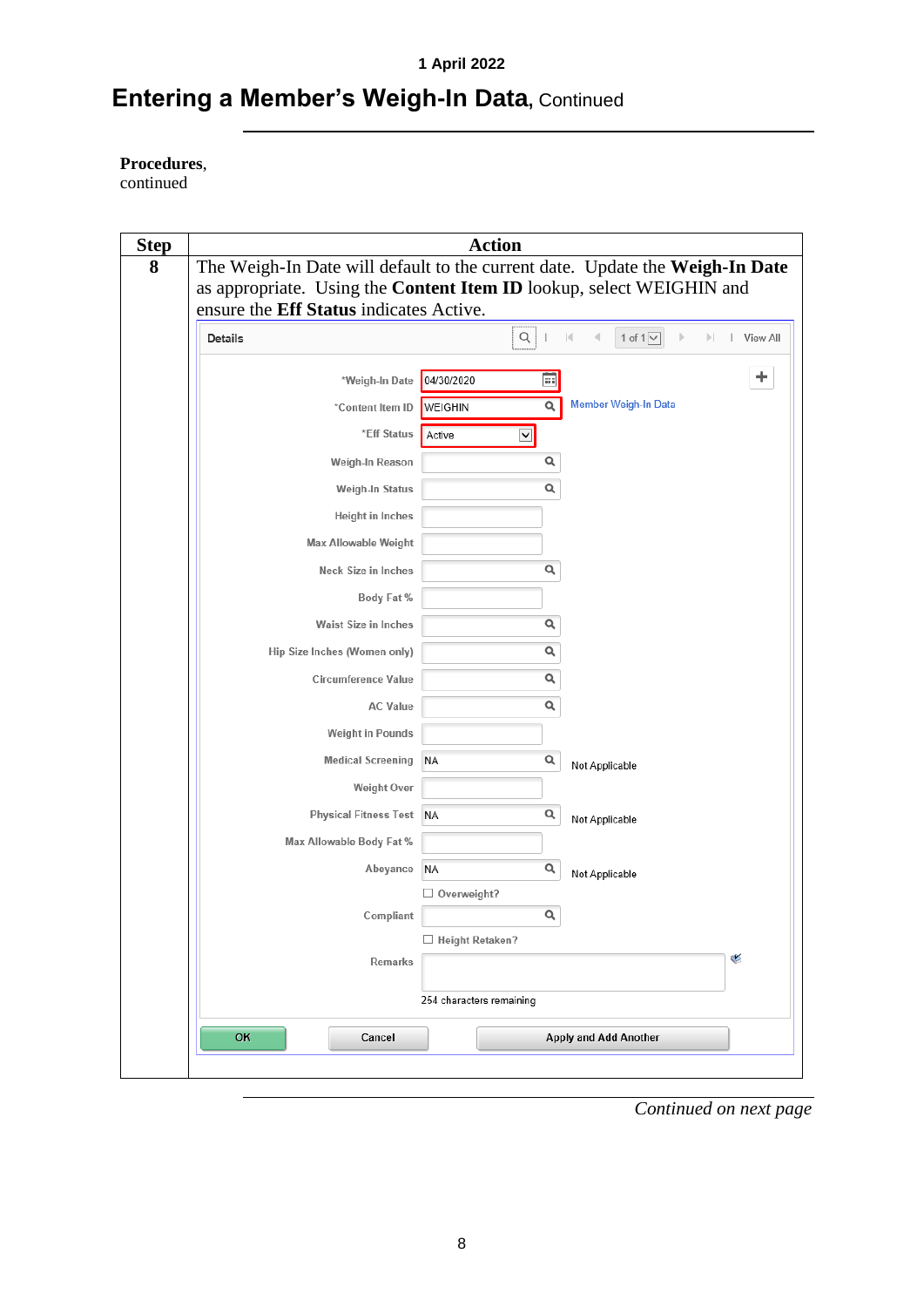## **Entering a Member's Weigh-In Data, Continued**

**Procedures**,

continued

| Using the lookup, select the appropriate Weigh-In Reason. |                                    |              |                       |                                                             |  |
|-----------------------------------------------------------|------------------------------------|--------------|-----------------------|-------------------------------------------------------------|--|
| Details                                                   | Q                                  | $ \cdot $    | 1 of $1$ $\vee$       | View All<br>Þ.                                              |  |
| *Weigh-In Date                                            | 04/30/2020                         | 宙            |                       | ٠                                                           |  |
| *Content Item ID                                          | WEIGHIN                            | Q            | Member Weigh-In Data  |                                                             |  |
| *Eff Status                                               | $\overline{\phantom{0}}$<br>Active |              |                       |                                                             |  |
| Weigh-In Reason                                           | SEMI                               | $\times$ Q   | Semi-annual           |                                                             |  |
| Weigh-In Status                                           |                                    | Q            |                       |                                                             |  |
| Height in Inches                                          |                                    |              |                       |                                                             |  |
| Max Allowable Weight                                      |                                    |              |                       | <b>Look Up Weigh-In Reason</b>                              |  |
| Neck Size in Inches                                       |                                    | $\alpha$     |                       |                                                             |  |
| Body Fat %                                                |                                    |              | Code                  | begins with $\overline{\smile}$                             |  |
| Waist Size in Inches                                      |                                    | $\alpha$     | Description           | begins with $\blacktriangleright$                           |  |
| Hip Size Inches (Women only)                              |                                    | $\alpha$     | Search                | Clear<br>Cancel<br><b>Basic Lookup</b>                      |  |
| Circumference Value                                       |                                    | $\mathsf{Q}$ | <b>Search Results</b> |                                                             |  |
| <b>AC Value</b>                                           |                                    | $\alpha$     | View 100              | 1-5 of 5 $\vee$<br>$\mathbb{H}$<br>$\overline{\phantom{a}}$ |  |
| Weight in Pounds                                          |                                    |              | Code                  | Description                                                 |  |
| <b>Medical Screening</b>                                  | <b>NA</b>                          | $\alpha$     | <b>CMND</b>           | <b>Command Directed</b>                                     |  |
| <b>Weight Over</b>                                        |                                    |              | <b>OTHER</b>          | Other                                                       |  |
| Physical Fitness Test NA                                  |                                    | Q            | <b>PCS</b>            | <b>PCS/TDY</b>                                              |  |
| Max Allowable Body Fat %                                  |                                    |              | <b>PROB</b>           | <b>Probation</b>                                            |  |
| Abeyance                                                  | <b>NA</b>                          | Q            | <b>SEMI</b>           | Semi-annual                                                 |  |
| Compliant                                                 | Overweight?                        | Q            |                       |                                                             |  |
|                                                           | □ Height Retaken?                  |              |                       |                                                             |  |
| Remarks                                                   |                                    |              |                       | C                                                           |  |
|                                                           |                                    |              |                       |                                                             |  |
|                                                           | 254 characters remaining           |              |                       |                                                             |  |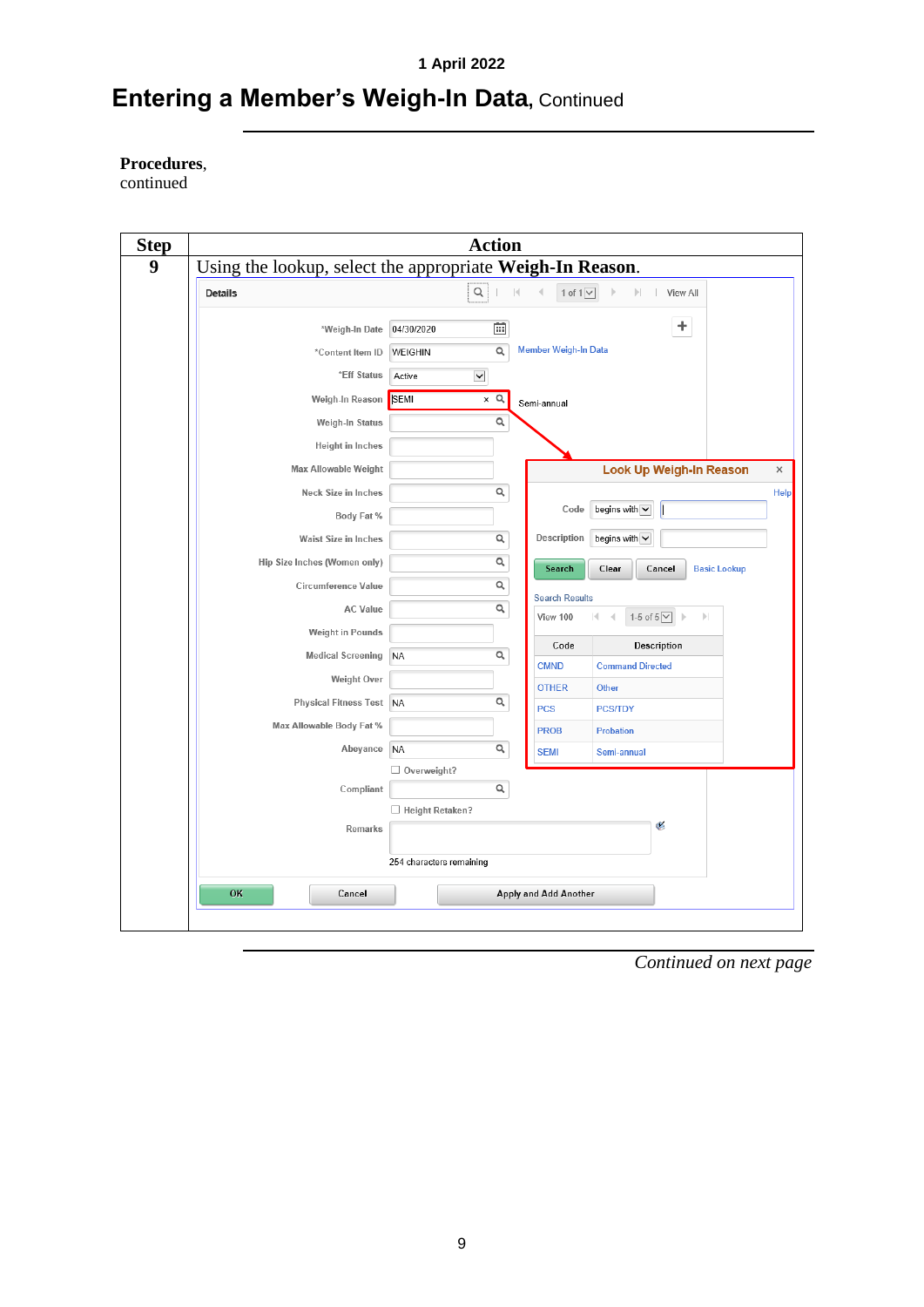## **Entering a Member's Weigh-In Data, Continued**

**Procedures**,

continued

| Details                      |                                    | $Q \mid \mathbb{N}$<br>1 of $1$ $\sqrt{ }$<br>View All<br>$\mathbb{N}$ $\mathbb{N}$ |
|------------------------------|------------------------------------|-------------------------------------------------------------------------------------|
| *Weigh-In Date               | 宙<br>04/30/2020                    | ÷                                                                                   |
| *Content Item ID             | Q<br>WEIGHIN                       | <b>Member Weigh-In Data</b>                                                         |
| *Eff Status                  | $\overline{\phantom{0}}$<br>Active |                                                                                     |
| Weigh-In Reason              | Q<br><b>SEMI</b>                   | Semi-annual                                                                         |
| Weigh-In Status              | <b>AD</b><br>$\times$ Q            | Active Duty                                                                         |
| Height in Inches             |                                    |                                                                                     |
| <b>Max Allowable Weight</b>  |                                    | <b>Look Up Weigh-In Status</b>                                                      |
| Neck Size in Inches          | $\alpha$                           |                                                                                     |
| Body Fat %                   |                                    | Code<br>begins with $\vert \bm{\vee} \vert$                                         |
| Waist Size in Inches         | Q                                  | begins with $\overline{\smile}$<br>Description                                      |
| Hip Size Inches (Women only) | $\alpha$                           |                                                                                     |
| Circumference Value          | Q                                  | Search<br>Clear<br><b>Basic Lookup</b><br>Cancel                                    |
| <b>AC Value</b>              | Q                                  | <b>Search Results</b>                                                               |
| Weight in Pounds             |                                    | 1-2 of $2$ $\vee$<br>View 100<br>$\left\vert \cdot \right\rangle$                   |
| <b>Medical Screening</b>     | Q<br><b>NA</b>                     | Description<br>Code                                                                 |
| Weight Over                  |                                    | <b>AD</b><br><b>Active Duty</b>                                                     |
| <b>Physical Fitness Test</b> | $\alpha$<br><b>NA</b>              | <b>RSV</b><br><b>Reservists</b>                                                     |
| Max Allowable Body Fat %     |                                    |                                                                                     |
| Abeyance                     | $\alpha$<br><b>NA</b>              |                                                                                     |
|                              | Overweight?                        |                                                                                     |
| Compliant                    | Q                                  |                                                                                     |
| <b>Remarks</b>               | Height Retaken?                    | ℭ                                                                                   |
|                              |                                    |                                                                                     |
|                              | 254 characters remaining           |                                                                                     |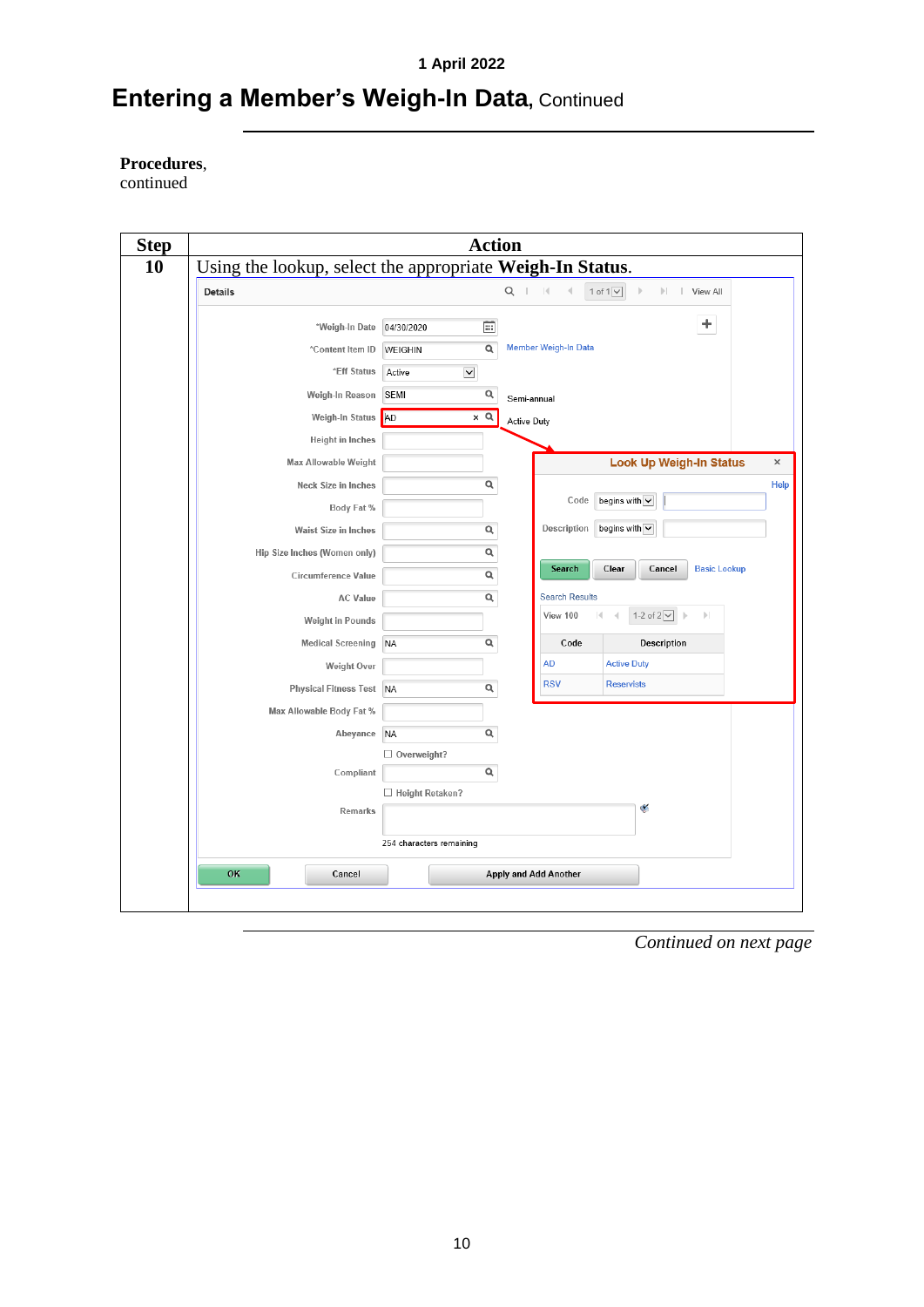## **Entering a Member's Weigh-In Data, Continued**

**Procedures**,

continued

| <b>Step</b> |                                                                                                                                                                                                                                                      | <b>Action</b> |   |  |  |  |  |
|-------------|------------------------------------------------------------------------------------------------------------------------------------------------------------------------------------------------------------------------------------------------------|---------------|---|--|--|--|--|
| 11          | Enter the following information as required by reference (a) and reference (b):                                                                                                                                                                      |               |   |  |  |  |  |
|             | • Height In Inches – Enter the member's height to the nearest whole inch.                                                                                                                                                                            |               |   |  |  |  |  |
|             | (For example, 65.3 would be recorded as 65 inches; 67.6 would be recorded<br>as 68 inches.)                                                                                                                                                          |               |   |  |  |  |  |
|             | • Max Allowable Weight (MAW) – Enter the member's maximum allowable<br>weight per reference (a).                                                                                                                                                     |               |   |  |  |  |  |
|             | • Neck Size in Inches $-$ Using the lookup, select the appropriate neck<br>measurement. (Remember: Neck size is always rounded up to the nearest<br>half-inch. For example, 14.2 would be recorded as 14.5 inches; 15.5 would<br>be recorded as 16.) |               |   |  |  |  |  |
|             | • Body Fat $\%$ – Using the charts provided in reference (a), enter the member's<br>body fat percentage.                                                                                                                                             |               |   |  |  |  |  |
|             | • Waist Size in Inches – Using the lookup, select the appropriate measurement.<br>(Remember: Waist is always rounded down to the nearest half inch. For<br>example, 32.3 would be recorded as 32 inches; 34.6 would be recorded as<br>34.5 inches.)  |               |   |  |  |  |  |
|             | • Hip Size Inches (Women only) – Using the lookup, select the appropriate<br>measurement. (Remember: Hip measurements are always rounded down to                                                                                                     |               |   |  |  |  |  |
|             | the <b>nearest half inch</b> . For example, 38.1 would be recorded as 38 inches;<br>38.7 would be recorded as 38.5 inches.)                                                                                                                          |               |   |  |  |  |  |
|             |                                                                                                                                                                                                                                                      |               |   |  |  |  |  |
|             | Height in Inches                                                                                                                                                                                                                                     |               |   |  |  |  |  |
|             | <b>Max Allowable Weight</b>                                                                                                                                                                                                                          |               |   |  |  |  |  |
|             | Neck Size in Inches                                                                                                                                                                                                                                  |               |   |  |  |  |  |
|             | Body Fat %                                                                                                                                                                                                                                           |               |   |  |  |  |  |
|             | <b>Waist Size in Inches</b>                                                                                                                                                                                                                          |               | Q |  |  |  |  |
|             | Hip Size Inches (Women only)                                                                                                                                                                                                                         |               | Q |  |  |  |  |
|             |                                                                                                                                                                                                                                                      |               |   |  |  |  |  |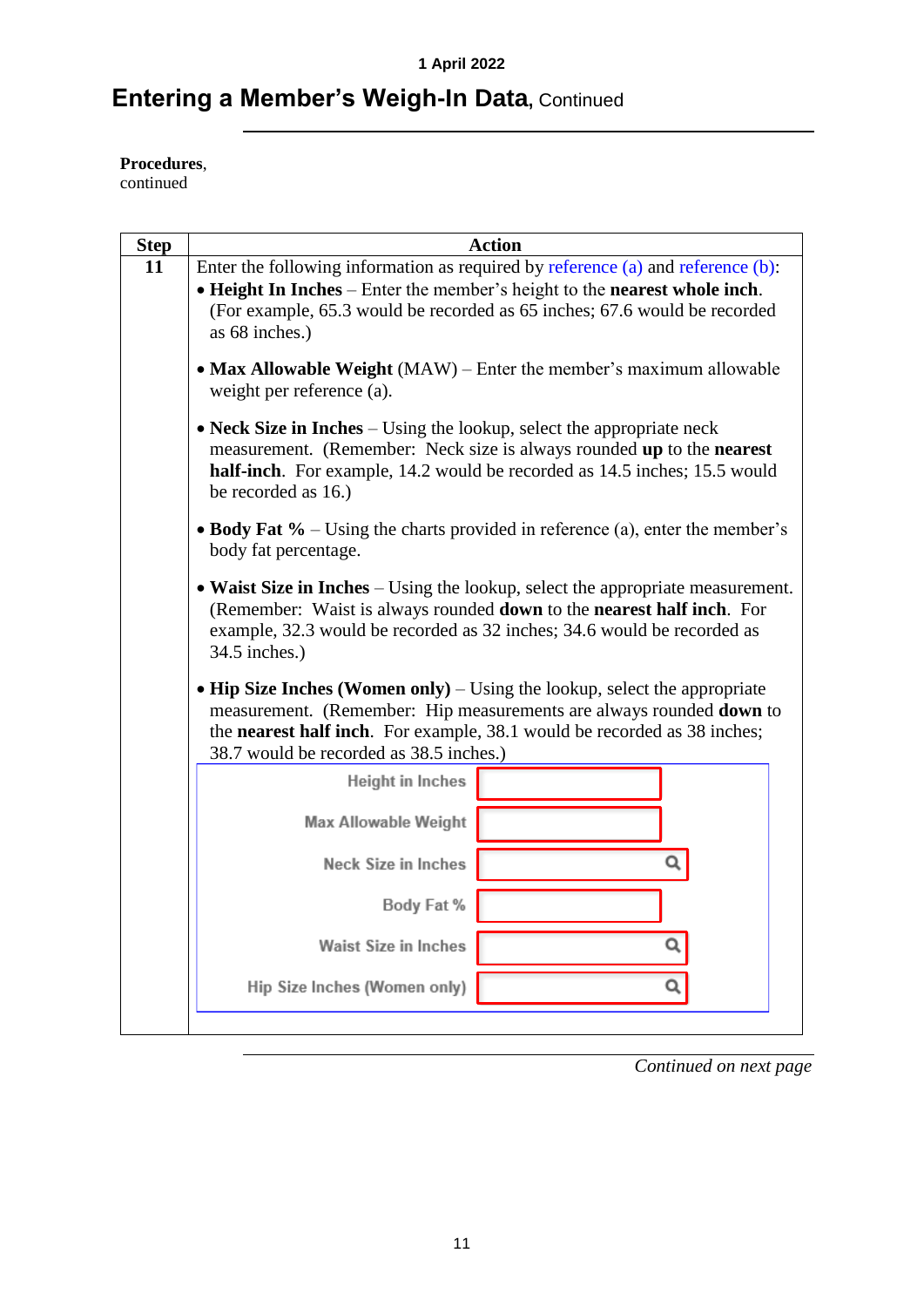## **Entering a Member's Weigh-In Data, Continued**

**Procedures**,

continued

| <b>Step</b> | <b>Action</b>                                                                                                                                                                                                                                                                                                                                                                                                    |  |  |  |  |  |  |
|-------------|------------------------------------------------------------------------------------------------------------------------------------------------------------------------------------------------------------------------------------------------------------------------------------------------------------------------------------------------------------------------------------------------------------------|--|--|--|--|--|--|
| 12          | If the member has <b>exceeded</b> their MAW, enter the <b>Circumference Value</b> (CV)<br>and/or the <b>Abdominal Circumference</b> (AC) Value in inches, rounded <b>down</b> to<br>the nearest half-inch.                                                                                                                                                                                                       |  |  |  |  |  |  |
|             | Circumference values are calculated from the formulas below and compared<br>with the member's height to determine estimated body fat percentage (see the<br>charts provided in enclosure 2 of reference (a) to determine body fat %).<br>• Male $CV =$ Abdomen circumference – Neck circumference (in inches)<br>• Female $CV = Wait$ circumference + Buttocks circumference – Neck<br>circumference (in inches) |  |  |  |  |  |  |
|             | For guidance on how to measure the <b>Abdominal Circumference</b> , see the<br>Video on the Body Composition Pilot Program and AC Overview found on<br>CG-13's webpage.<br><b>Circumference Value</b><br><b>AC Value</b>                                                                                                                                                                                         |  |  |  |  |  |  |
|             |                                                                                                                                                                                                                                                                                                                                                                                                                  |  |  |  |  |  |  |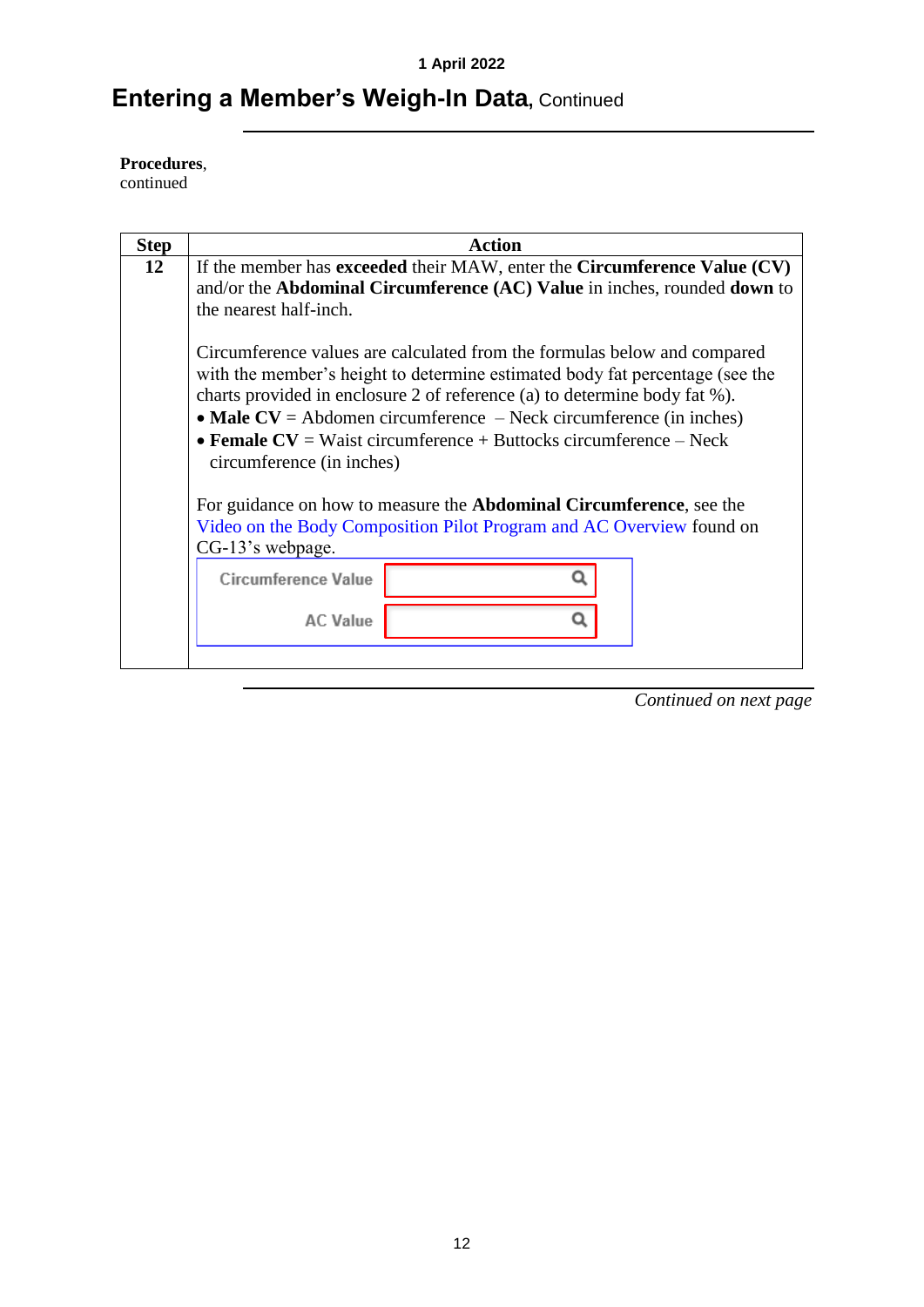## **Entering a Member's Weigh-In Data, Continued**

**Procedures**,

continued

| <b>Step</b> | <b>Action</b>                                                                                                                                                                                          |  |  |  |  |  |  |  |  |  |
|-------------|--------------------------------------------------------------------------------------------------------------------------------------------------------------------------------------------------------|--|--|--|--|--|--|--|--|--|
| 13          | Enter the following information as required by reference (a) and reference (b):<br>• Weight in Pounds – Enter the member's weight to the nearest whole pound<br>(i.e. $215.4 = 215$ ; $215.7 = 216$ ). |  |  |  |  |  |  |  |  |  |
|             | • Medical Screening – Defaults to NA (Not Applicable). If applicable, use the<br>lookup to select the appropriate entry.                                                                               |  |  |  |  |  |  |  |  |  |
|             | • Weight Over – If the member is over the MAW, enter the number of pounds<br>over their MAW.                                                                                                           |  |  |  |  |  |  |  |  |  |
|             | • Physical Fitness Test - Defaults to NA (Not Applicable). If applicable, use<br>the lookup to select the appropriate entry.                                                                           |  |  |  |  |  |  |  |  |  |
|             | • Max Allowable Body Fat $%$ – Enter the member's maximum allowable<br>body fat % per reference (a).                                                                                                   |  |  |  |  |  |  |  |  |  |
|             | • Abeyance – Defaults to NA (Not Applicable). If applicable, use the lookup<br>to select the appropriate entry.                                                                                        |  |  |  |  |  |  |  |  |  |
|             | • Overweight? – Check this box if the member exceeds their MAW and Max<br>Body Fat %.                                                                                                                  |  |  |  |  |  |  |  |  |  |
|             | • Compliant – Use the lookup to select the appropriate entry.                                                                                                                                          |  |  |  |  |  |  |  |  |  |
|             | • Height Retaken? – Check this box if the member's height was retaken for<br>this weigh-in.                                                                                                            |  |  |  |  |  |  |  |  |  |
|             | Weight in Pounds                                                                                                                                                                                       |  |  |  |  |  |  |  |  |  |
|             | <b>Medical Screening</b><br><b>NA</b><br>Not Applicable                                                                                                                                                |  |  |  |  |  |  |  |  |  |
|             | <b>Weight Over</b>                                                                                                                                                                                     |  |  |  |  |  |  |  |  |  |
|             | Q<br><b>Physical Fitness Test</b><br><b>NA</b><br>Not Applicable                                                                                                                                       |  |  |  |  |  |  |  |  |  |
|             | Max Allowable Body Fat %                                                                                                                                                                               |  |  |  |  |  |  |  |  |  |
|             | Q<br><b>NA</b><br>Abeyance<br>Not Applicable                                                                                                                                                           |  |  |  |  |  |  |  |  |  |
|             | Overweight?<br>Compliant<br>Q                                                                                                                                                                          |  |  |  |  |  |  |  |  |  |
|             | <b>Height Retaken?</b>                                                                                                                                                                                 |  |  |  |  |  |  |  |  |  |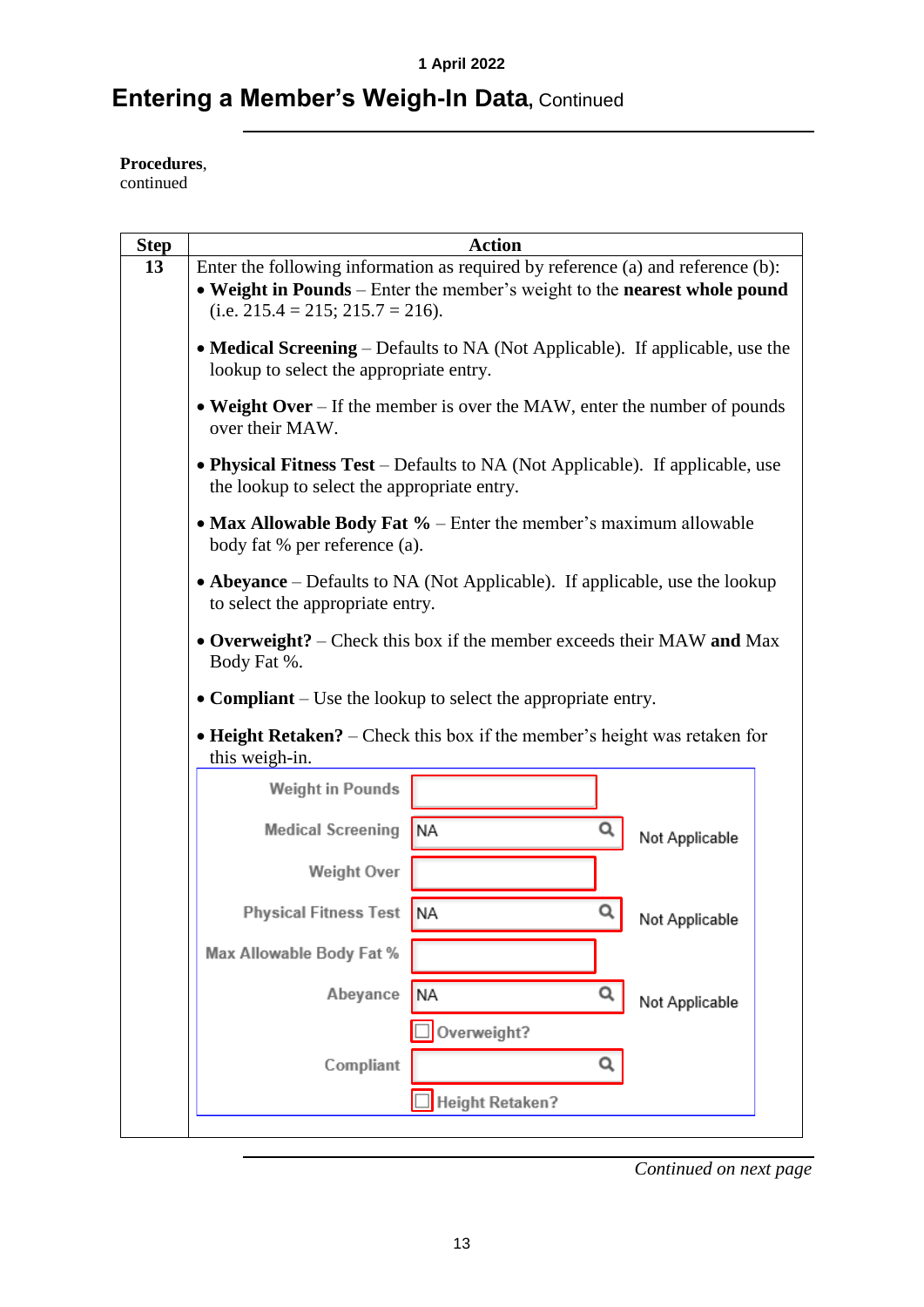## **Entering a Member's Weigh-In Data, Continued**

**Procedures**,

continued

|                                                               | <b>Action</b>                   |   |                                                               |
|---------------------------------------------------------------|---------------------------------|---|---------------------------------------------------------------|
| Enter Remarks as appropriate.                                 |                                 |   |                                                               |
| Once all the fields have been updated as necessary, click OK. |                                 |   |                                                               |
| <b>Details</b>                                                | Q                               |   | 1 of $1$ $\vee$<br>Þ<br>$\mathbb{R}$<br>  View All<br>1<br>Þ. |
|                                                               |                                 |   |                                                               |
| *Weigh-In Date                                                | 04/30/2020                      | 雷 | ٠                                                             |
| *Content Item ID                                              | WEIGHIN                         | Q | Member Weigh-In Data                                          |
| *Eff Status                                                   | $\checkmark$<br>Active          |   |                                                               |
| Weigh-In Reason                                               | SEMI                            | Q | Semi-annual                                                   |
| Weigh-In Status                                               | AD                              | Q | Active Duty                                                   |
| Height in Inches                                              | 64                              |   |                                                               |
| <b>Max Allowable Weight</b>                                   | 160.00                          |   |                                                               |
| Neck Size in Inches                                           | 13.5                            | Q | 13.5                                                          |
| Body Fat %                                                    | 36                              |   |                                                               |
| Waist Size in Inches                                          | 32                              | Q |                                                               |
| Hip Size Inches (Women only)                                  | 42                              | Q | 32                                                            |
| <b>Circumference Value</b>                                    | 60.5                            | Q | 42                                                            |
| <b>AC Value</b>                                               | 35                              | Q | 60.5                                                          |
| <b>Weight in Pounds</b>                                       |                                 |   | 35                                                            |
|                                                               | 173                             | Q |                                                               |
| <b>Medical Screening</b>                                      | <b>NA</b>                       |   | Not Applicable                                                |
| <b>Weight Over</b>                                            | 13.00                           |   |                                                               |
| <b>Physical Fitness Test</b>                                  | <b>NA</b>                       | Q | Not Applicable                                                |
| Max Allowable Body Fat %                                      | 34                              |   |                                                               |
| Abeyance                                                      | <b>NA</b>                       | Q | Not Applicable                                                |
| Compliant                                                     | Overweight?                     | Q |                                                               |
|                                                               | <b>YES</b><br>☑ Height Retaken? |   | Yes                                                           |
| Remarks                                                       |                                 |   | S                                                             |
|                                                               |                                 |   |                                                               |
|                                                               | 230 characters remaining        |   |                                                               |
| OK<br>Cancel                                                  |                                 |   | <b>Apply and Add Another</b>                                  |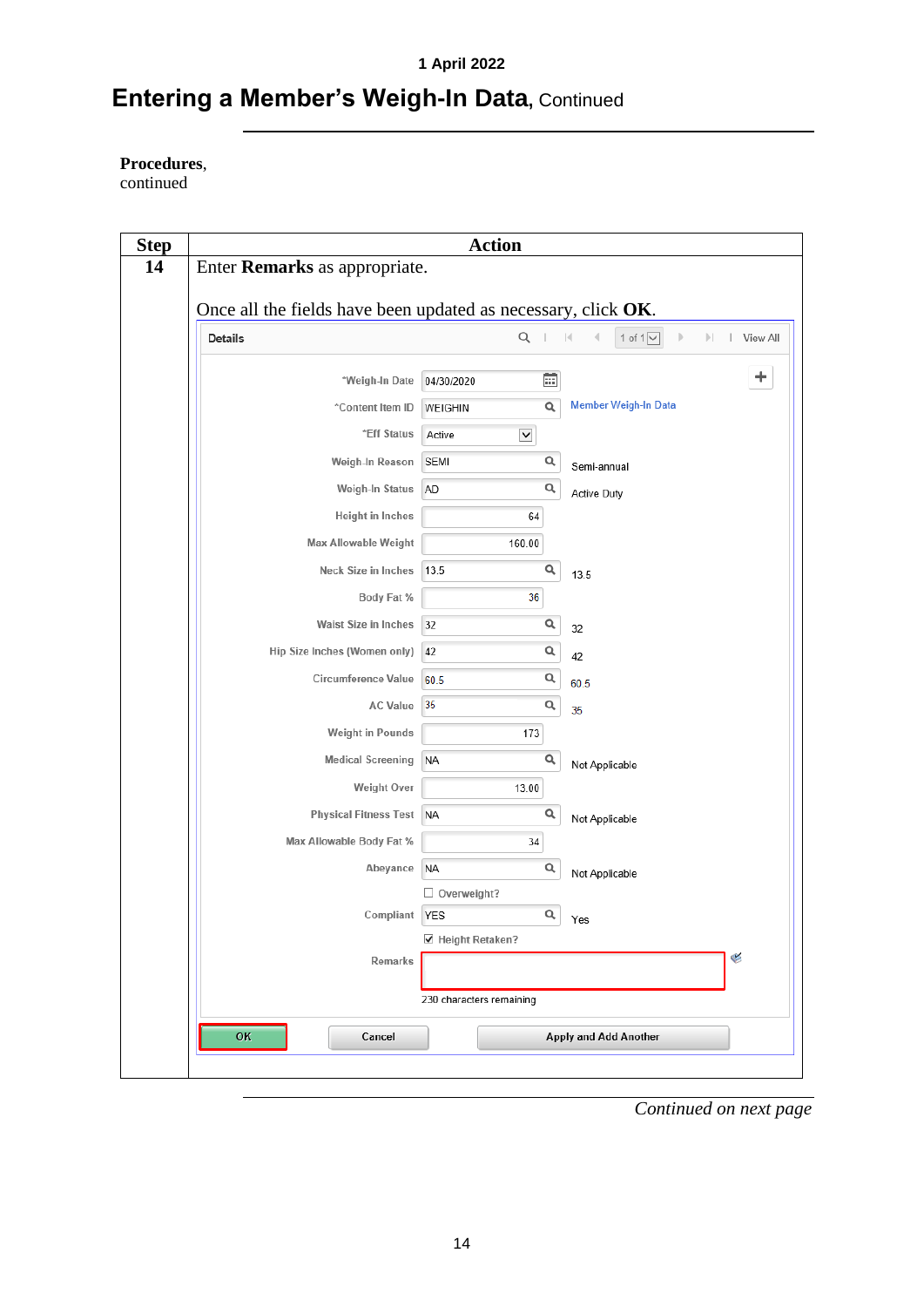## **Entering a Member's Weigh-In Data, Continued**

#### **Procedures**,

continued

| <b>Step</b> |                                                                   |  |                                 |        | <b>Action</b>          |                   |                             |                                             |                             |
|-------------|-------------------------------------------------------------------|--|---------------------------------|--------|------------------------|-------------------|-----------------------------|---------------------------------------------|-----------------------------|
|             | Click Save.                                                       |  |                                 |        |                        |                   |                             |                                             |                             |
|             | <b>Person Profile</b>                                             |  | Empl ID 1234567                 |        |                        |                   | <b>Bruce Banner</b>         |                                             |                             |
|             |                                                                   |  | Profile Type PERSON             |        |                        |                   | Person                      |                                             |                             |
|             |                                                                   |  | *Profile Status                 | Active | $\blacktriangledown$   |                   |                             |                                             |                             |
|             |                                                                   |  | *Description                    |        | <b>Bruce Banner</b>    |                   | ×                           |                                             |                             |
|             | <b><i>S</i></b> Print <b>D</b> Comments                           |  |                                 |        | <b>Profile Actions</b> |                   | [Select Action]             |                                             | $\checkmark$<br>$\circledR$ |
|             | Competencies                                                      |  | Qualifications                  |        | Education              | Mobility          | Waivers                     | CAN                                         |                             |
|             | ▼ Physical Characteristics                                        |  |                                 |        |                        |                   |                             |                                             |                             |
|             | Q<br>霉                                                            |  |                                 |        |                        |                   | $ \cdot $<br>$\overline{a}$ | 1-1 of $1$ $\vee$<br>Þ<br>$\mathbb{H}$      | View All                    |
| ID          |                                                                   |  | Content Item ID                 |        | Eye Color              | <b>Hair Color</b> |                             |                                             |                             |
|             | <b>PHYSCHAR</b>                                                   |  | <b>Physical Characteristics</b> |        | Brown                  | Brown             |                             |                                             | 俞                           |
| ٠           | <b>Add New Physical Characteristics</b><br>▼ Weigh-In Information |  |                                 |        |                        |                   |                             |                                             |                             |
|             | 蜜<br>Q                                                            |  |                                 |        |                        |                   | K.<br>$\triangleleft$       | 1-1 of $1$ $\sqrt{ }$<br>Þ<br>$\  \cdot \ $ | View All                    |
| ID          |                                                                   |  | Content Item ID                 |        |                        |                   |                             | <b>View History</b>                         |                             |
|             | <b>WEIGHIN</b>                                                    |  | Member Weigh-In Data            |        |                        |                   |                             | 鷵                                           | 俞                           |
| ÷           |                                                                   |  | Add New Weigh-In Information    |        |                        |                   |                             |                                             |                             |
|             |                                                                   |  |                                 |        |                        |                   |                             |                                             |                             |
|             | Save                                                              |  |                                 |        |                        |                   |                             |                                             |                             |
|             |                                                                   |  |                                 |        |                        |                   |                             |                                             |                             |
|             | <b>Return to Search</b>                                           |  |                                 |        |                        |                   |                             |                                             |                             |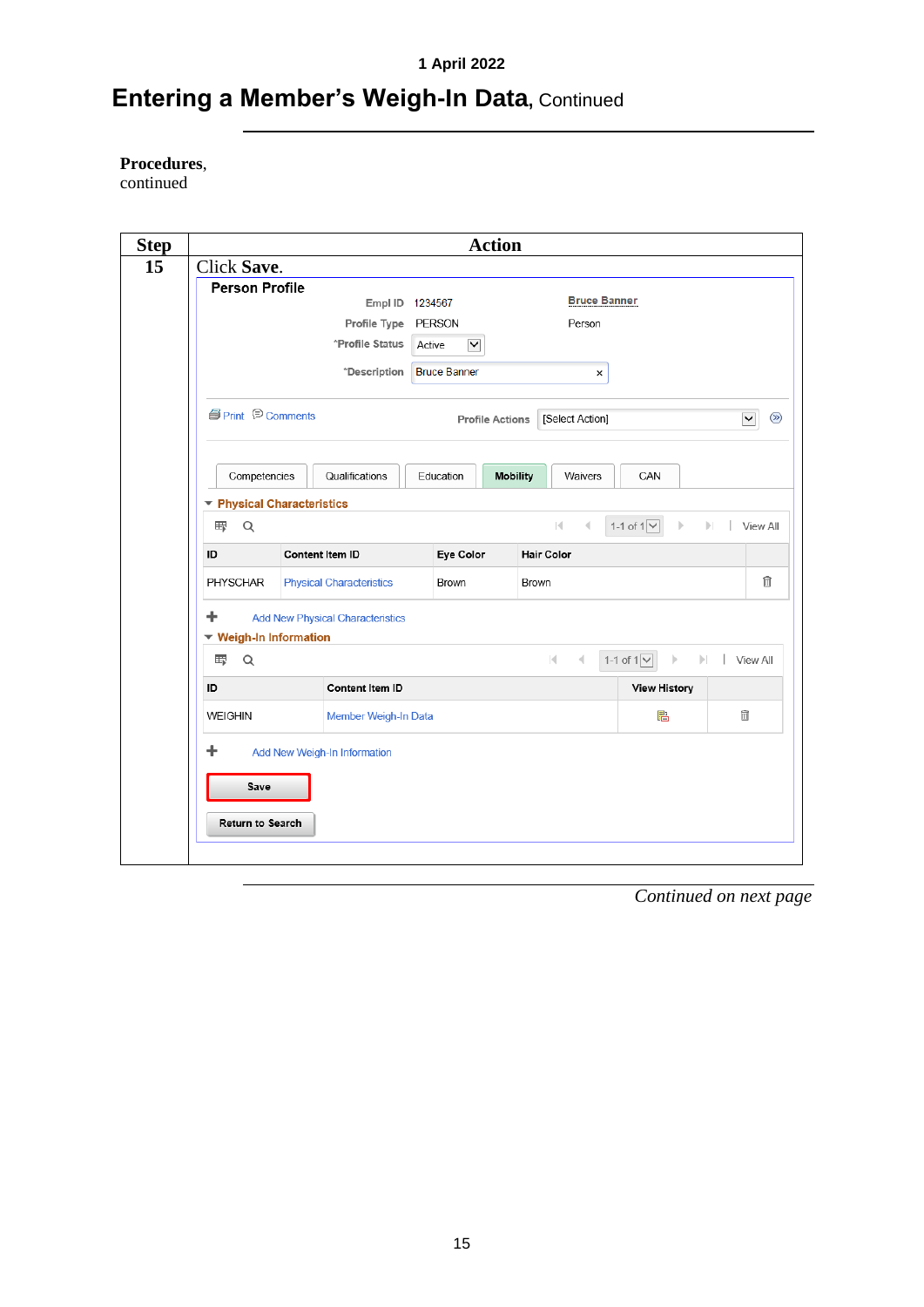# **Entering a Member's Weigh-In Data, Continued**

#### **Procedures**,

continued

|  |                                                                                       |                 |                                                                                             |        |              | <b>Action</b>          |       |                     |                                                                              |                 |                 |
|--|---------------------------------------------------------------------------------------|-----------------|---------------------------------------------------------------------------------------------|--------|--------------|------------------------|-------|---------------------|------------------------------------------------------------------------------|-----------------|-----------------|
|  |                                                                                       |                 |                                                                                             |        |              |                        |       |                     | Once saved, a confirmation message will display. Click Return to Search to   |                 |                 |
|  |                                                                                       |                 |                                                                                             |        |              |                        |       |                     | enter Weigh-In data for another member or click the Home button to return to |                 |                 |
|  | the main page.<br><b>Person Profile</b>                                               |                 |                                                                                             |        |              |                        |       |                     |                                                                              |                 |                 |
|  |                                                                                       |                 | Empl ID 1234567                                                                             |        |              |                        |       | <b>Bruce Banner</b> |                                                                              |                 |                 |
|  |                                                                                       |                 | Profile Type                                                                                | PERSON |              |                        |       | Person              |                                                                              |                 |                 |
|  |                                                                                       |                 | *Profile Status                                                                             | Active | $\checkmark$ |                        |       |                     |                                                                              |                 |                 |
|  |                                                                                       |                 | *Description Bruce Banner                                                                   |        |              |                        |       | ×                   |                                                                              |                 |                 |
|  | <b><i></i></b> Print © Comments                                                       |                 |                                                                                             |        |              | <b>Profile Actions</b> |       | [Select Action]     |                                                                              | $\vert$ $\vert$ | $\circledR$     |
|  |                                                                                       |                 | $\mathbb Z$ You have successfully saved those profile changes that do not require approval. |        |              |                        |       |                     |                                                                              |                 |                 |
|  | Competencies                                                                          |                 | Qualifications                                                                              |        | Education    | <b>Mobility</b>        |       | Waivers             | CAN                                                                          |                 |                 |
|  | ▼ Physical Characteristics                                                            |                 |                                                                                             |        |              |                        |       |                     |                                                                              |                 |                 |
|  | Q<br>莺                                                                                |                 |                                                                                             |        |              |                        |       | к                   | 1-1 of $1$ $\vee$                                                            |                 | <b>View All</b> |
|  | ID                                                                                    | Content Item ID |                                                                                             |        | Eye Color    |                        |       | <b>Hair Color</b>   |                                                                              |                 |                 |
|  | <b>PHYSCHAR</b>                                                                       |                 | <b>Physical Characteristics</b>                                                             |        | Brown        |                        | Brown |                     |                                                                              |                 | ⋔               |
|  | <b>Add New Physical Characteristics</b><br>$\blacktriangleright$ Weigh-In Information |                 |                                                                                             |        |              |                        |       |                     |                                                                              |                 |                 |
|  | Q<br>霉                                                                                |                 |                                                                                             |        |              |                        |       | $\mathbb{R}$<br>4   | 1-1 of $1$ $\vee$<br>Þ                                                       | View All<br>ы   |                 |
|  | ID                                                                                    |                 | <b>Content Item ID</b>                                                                      |        |              |                        |       |                     | <b>View History</b>                                                          |                 |                 |
|  | <b>WEIGHIN</b>                                                                        |                 | Member Weigh-In Data                                                                        |        |              |                        |       |                     | 晶                                                                            | 俞               |                 |
|  | Add New Weigh-In Information                                                          |                 |                                                                                             |        |              |                        |       |                     |                                                                              |                 |                 |
|  | Save                                                                                  |                 |                                                                                             |        |              |                        |       |                     |                                                                              |                 |                 |
|  | <b>Return to Search</b>                                                               |                 |                                                                                             |        |              |                        |       |                     |                                                                              |                 |                 |
|  |                                                                                       |                 |                                                                                             |        |              |                        |       |                     |                                                                              |                 |                 |